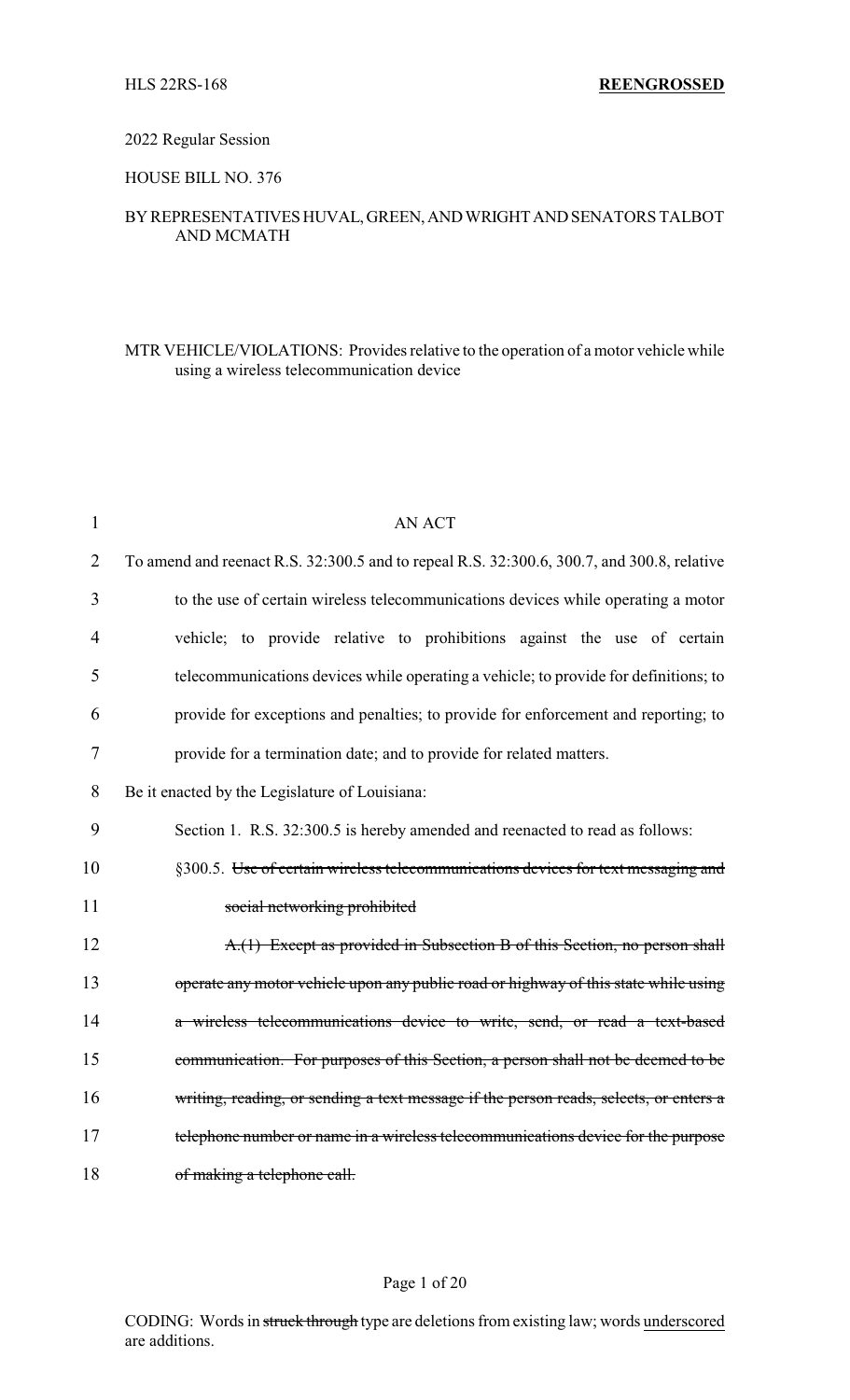| 1  | (2) No person shall operate any motor vehicle upon any public road or                  |
|----|----------------------------------------------------------------------------------------|
| 2  | highway of this state while using a wireless telecommunications device to access,      |
| 3  | read, or post to a social networking site.                                             |
| 4  | $(3)(a)$ "Wireless telecommunications device" means a cellular telephone, a            |
| 5  | text-messaging device, a personal digital assistant, a stand alone computer, or any    |
| 6  | other substantially similar wireless device that is readily removable from the vehicle |
| 7  | and is used to write, send, or read text or data through manual input. A "wireless     |
| 8  | telecommunications device" shall not include any device or component that is           |
| 9  | permanently affixed to a motor vehicle. It does not include citizens band radios,      |
| 10 | citizens band radio hybrids, commercial two-way radio communication devices, two-      |
| 11 | way radio transmitters or receivers used by licensees of the Federal Communication     |
| 12 | Commission in the Amateur Radio Service, or electronic communication devices           |
| 13 | with a push-to-talk function.                                                          |
| 14 | (b) "Write, send, or read a text-based communication" means using a                    |
| 15 | wireless telecommunications device to manually communicate with any person by          |
| 16 | using a text-based communication referred to as a text message, instant message, or    |
| 17 | electronic mail.                                                                       |
| 18 | (c) "Access, read, or post to a social networking site" means using a wireless         |
| 19 | telecommunications device to access, read, or post on such device to any web-based     |
| 20 | service that allows individuals to construct a profile within a bounded system,        |
| 21 | articulate a list of other users with whom they share a connection, and communicate    |
| 22 | with other members of the site.                                                        |
| 23 | B. The provisions of Paragraph $(A)(1)$ of this Section shall not apply to the         |
| 24 | following:                                                                             |
| 25 | (1) Any law enforcement officer, firefighter, or operator of an authorized             |
| 26 | emergency vehicle while engaged in the actual performance of his official duties.      |
| 27 | An operator of a moving motor vehicle using a wireless<br>(2)                          |
| 28 | telecommunications device to:                                                          |
| 29 | (a) Report illegal activity.                                                           |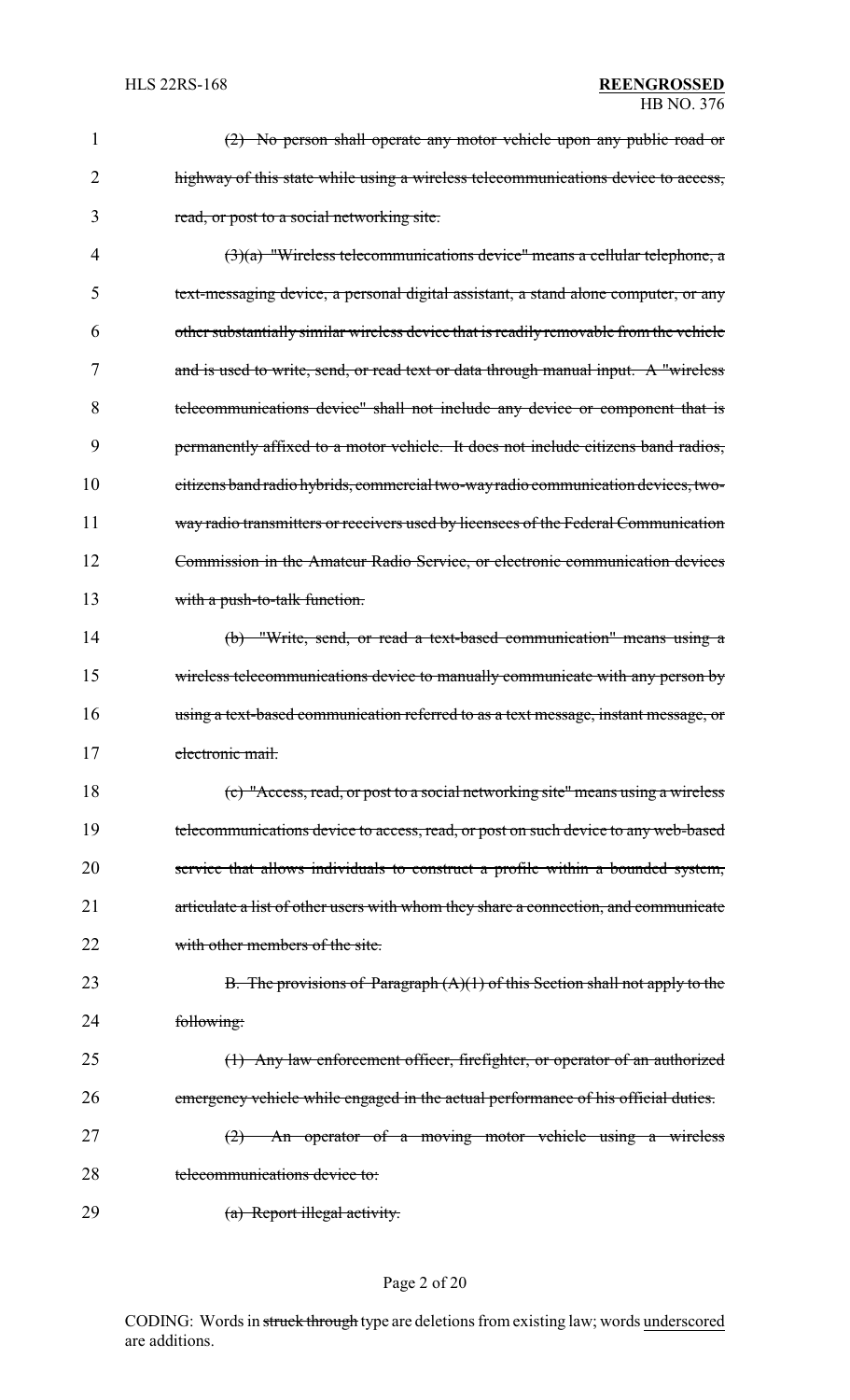| 1  | (b) Summon medical or other emergency help.                                           |
|----|---------------------------------------------------------------------------------------|
| 2  | (c) Prevent injury to a person or property.                                           |
| 3  | (d) Relay information between a transit or for-hire operator and that                 |
| 4  | operator's dispatcher, in which the device is permanently affixed to the              |
| 5  | vehicle.                                                                              |
| 6  | (e) Navigate using a global positioning system.                                       |
| 7  | $\left(\frac{3}{2}\right)$ A physician or other health care provider using a wireless |
| 8  | telecommunications device to communicate with a hospital, health clinic or the        |
| 9  | office of the physician, or to otherwise provide for the health care of an individual |
| 10 | or medical emergency through a text-based communication.                              |
| 11 | $C1(1)$ The first violation of the provisions of this Section shall be punishable     |
| 12 | by a fine of not more than five hundred dollars.                                      |
| 13 | $(2)$ Each subsequent violation shall be punishable by a fine of not more than        |
| 14 | one thousand dollars.                                                                 |
| 15 | (3) If the person is involved in a crash at the time of violation, then the fine      |
| 16 | shall be equal to double the amount of the standard fine imposed in this Subsection   |
| 17 | and the law enforcement officer investigating the crash shall indicate on the written |
| 18 | accident form that the person was using a wireless telecommunications device at the   |
| 19 | time of the crash.                                                                    |
| 20 | (4) Any violation of this Section shall constitute a moving violation.                |
| 21 | \$300.8. Use of wireless telecommunications devices in school zones; prohibited;      |
| 22 | exceptions                                                                            |
| 23 | A. As used in this Section, the following terms shall have the meanings               |
| 24 | ascribed to them in this Section, unless the context clearly indicates a different    |
| 25 | meaning:                                                                              |
| 26 | (1) "Access, read, or post to a social networking site" means using a wireless        |
| 27 | telecommunications device to access, read, or post on such device to any web-based    |
| 28 | service that allows individuals to construct a profile within a bounded system,       |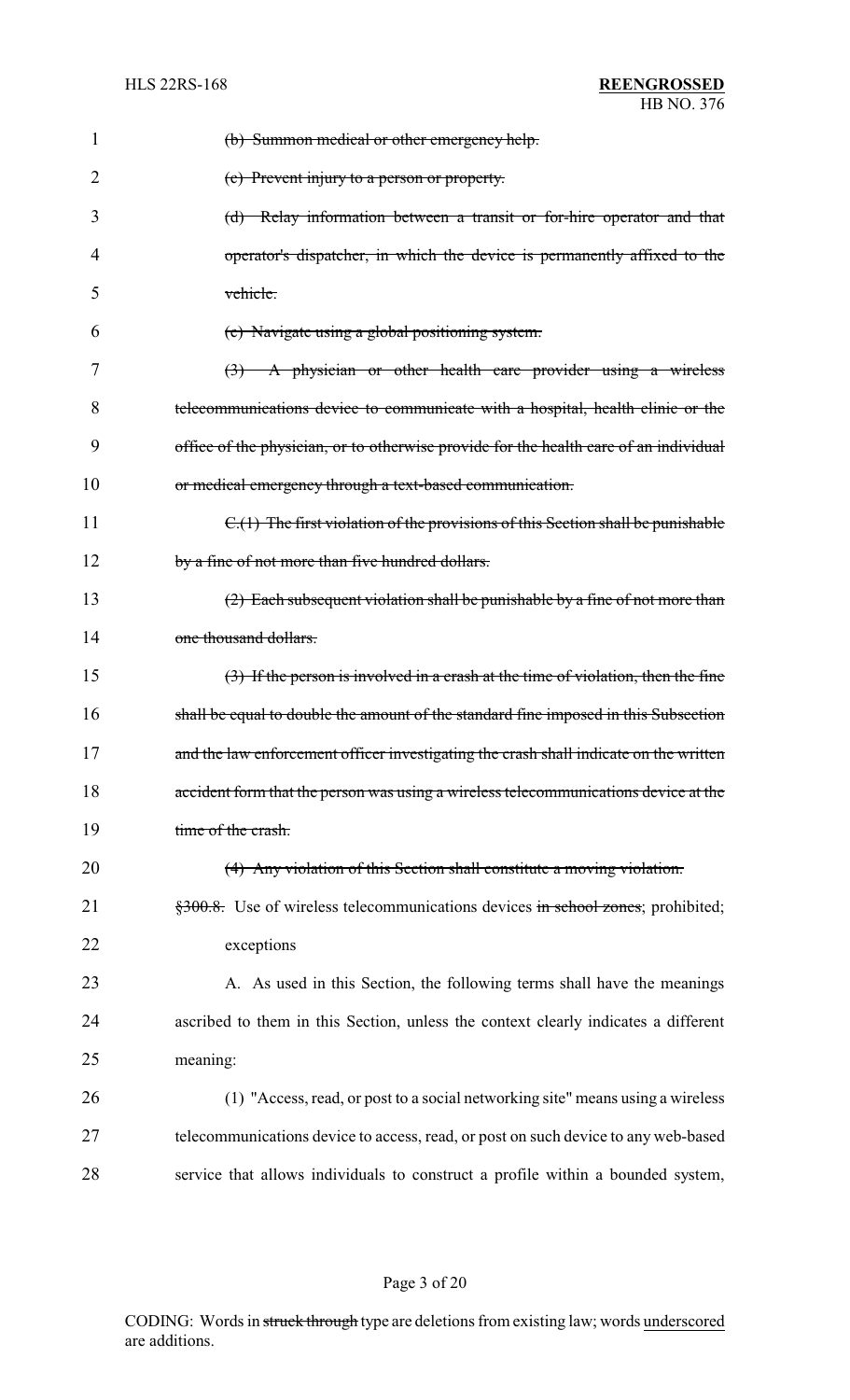articulate a list of other users with whom they share a connection, and communicate with other members of the site.

 (2) "Engage in a call" means talking or listening during a voice transmission on a wireless telecommunications device or manually entering names or telephone numbers to initiate a voice transmission, except when using a hands-free wireless 6 telephone.

 (3) "Wireless telecommunications device"means a cellular telephone, a text- messaging device, a personal digital assistant, a stand-alone computer or other electronic device, or any other substantially similar portable wireless device that is readily removable from the vehicle and is used to write, send, or read text or data through manual input or create, edit, post, or view video, photography, or other 12 images. A "wireless "Wireless telecommunications device" shall not mean include 13 any device or component that is permanently affixed to a motor vehicle, nor shall it 14 mean any. It does not include a hands-free wireless telephone, an electronic communication device used hands-free, citizens band radios, citizens band radio hybrids, commercial two-way radio communications devices, two-way radio 17 transmitters or receivers used by licensees of the Federal Communication Communications Commission in the Amateur Radio Service, or electronic communication devices with a push-to-talk function.

 (4) "Write, send, or read a text-based communication" means using a wireless telecommunications device to manually communicate with any person by 22 using a text-based communication including but not limited to a text message, instant 23 message, or electronic mail, or other text-based application to manually communicate with any person.

 B.(1) Except as provided in Subsection C of this Section, no person shall operate any wireless telecommunications device while operating a motor vehicle upon any public road or highway during the posted hours within a school zone on 28 such public road or highway.

### Page 4 of 20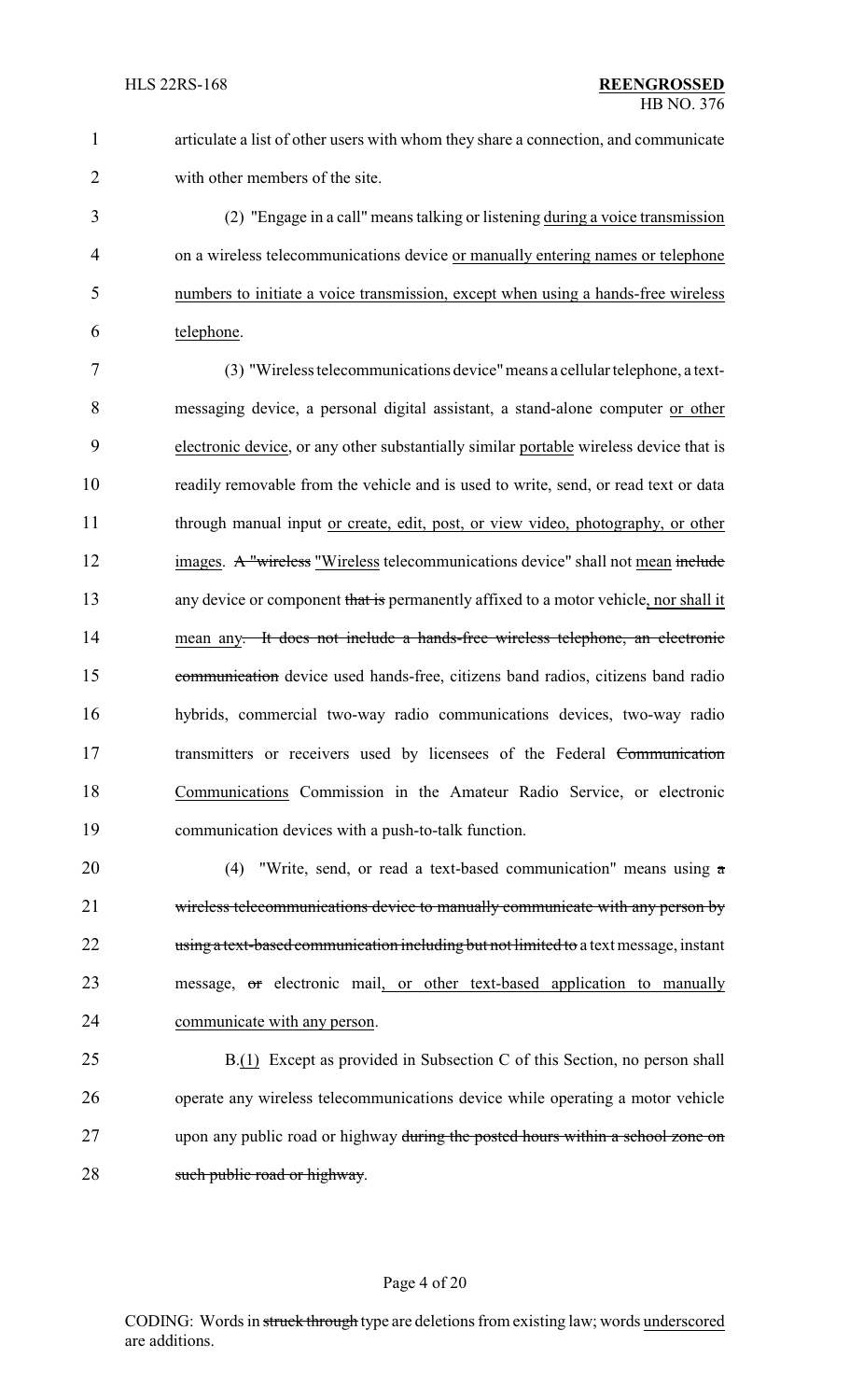| $\mathbf{1}$   | (2) Operating a "wireless telecommunications device" shall include mean                    |
|----------------|--------------------------------------------------------------------------------------------|
| $\overline{2}$ | any of the following:                                                                      |
| 3              | $(1)$ (a) Engaging in a call.                                                              |
| 4              | $(2)$ (b) Writing, sending, or reading a text-based communication.                         |
| 5              | $\left(\frac{1}{2}\right)$ (c) Accessing, reading, or posting to a social networking site. |
| 6              | (d) Accessing, viewing, posting, editing, or creating a video, photograph, or              |
| 7              | other image.                                                                               |
| 8              | (e) Accessing, reading, viewing, composing, browsing, transmitting, saving,                |
| 9              | or retrieving electronic data from any application or other media.                         |
| 10             | (f) Using any application or feature of a wireless telecommunications device               |
| 11             | by making manual entries of letters, numbers, symbols, commands, or any                    |
| 12             | combination thereof.                                                                       |
| 13             | (g) Holding or physically supporting a wireless telecommunications device                  |
| 14             | in either or both hands or with any part of the body, except for an earpiece or            |
| 15             | headphone device or a device worn on the wrist to talk or listen during a voice            |
| 16             | transmission.                                                                              |
| 17             | C.(1) The provisions of Subsection B of this Section shall not apply to any                |
| 18             | of the following persons in the performance of their official duties during an             |
| 19             | emergency situation:                                                                       |
| 20             | (a) A law enforcement officer.                                                             |
| 21             | (b) A firefighter.                                                                         |
| 22             | (c) An emergency service or EMS practitioner.                                              |
| 23             | $\overline{C}$ : (2) The provisions of Subsection B of this Section shall not apply to a   |
| 24             | person who uses a wireless telecommunications device and does while doing any of           |
| 25             | the following:                                                                             |
| 26             | (1) (a) Reports Reporting a traffic collision, medical emergency, other                    |
| 27             | emergency, or serious road hazard.                                                         |
| 28             | $(2)$ (b) Reports Reporting a situation in which the person believes a person              |
| 29             | his personal safety is in jeopardy of serious injury or death.                             |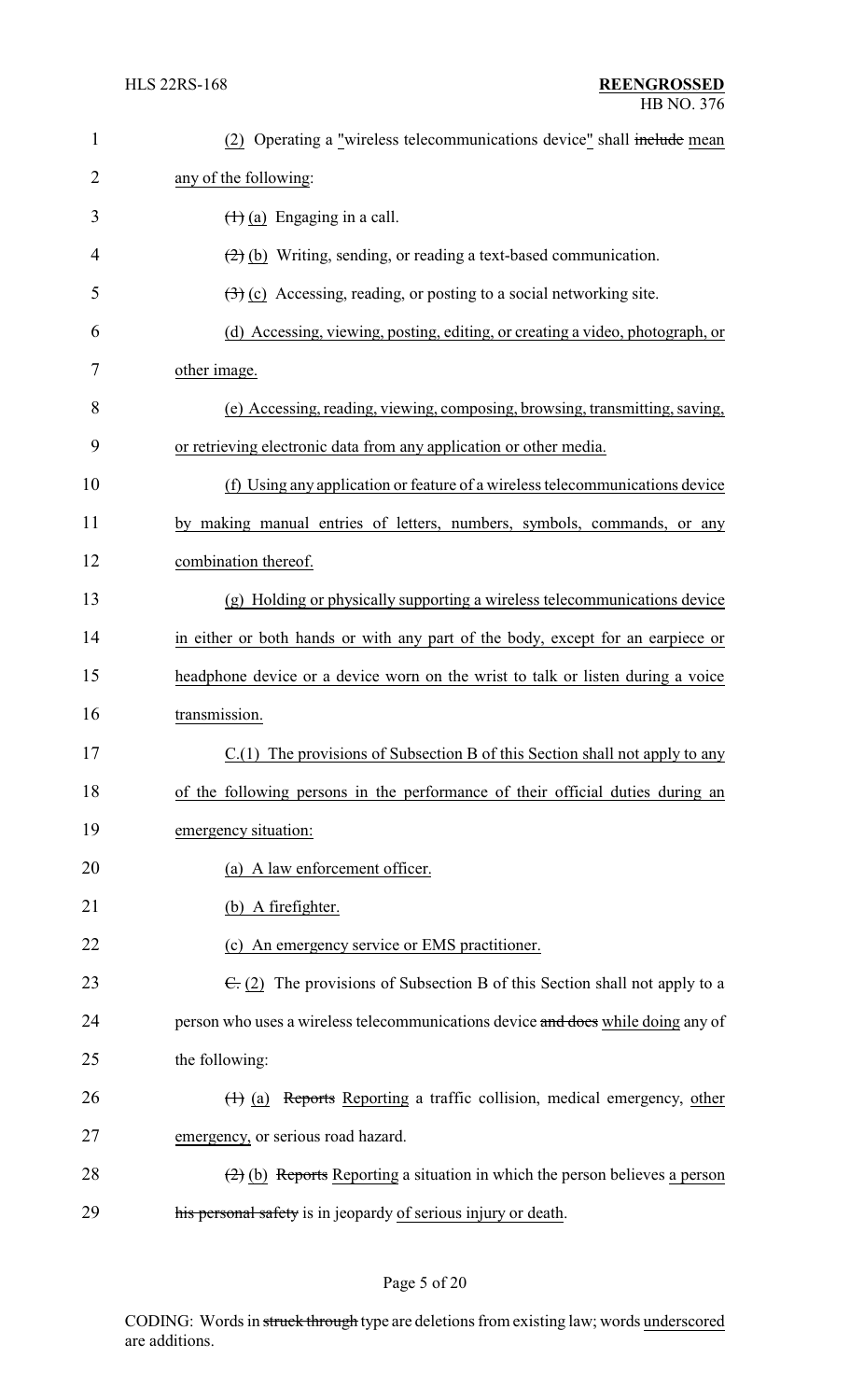| 1              | (3) Reports or averts the perpetration or potential perpetration of a criminal            |
|----------------|-------------------------------------------------------------------------------------------|
| $\overline{2}$ | act against the driver or another person.                                                 |
| 3              | Relaying information between a transit, for-hire operator, or a<br>(c)                    |
| 4              | transportation network company driver, and that operator's dispatcher or affiliated       |
| 5              | transportation network company, in which the device is affixed to the vehicle.            |
| 6              | (d) Viewing data or images related to navigation of a motor vehicle using a               |
| 7              | hands-free global positioning system.                                                     |
| 8              | $(4)$ (e) Operates Operating a wireless telecommunications device while the               |
| 9              | motor vehicle is lawfully stationary and not in violation of any other law. lawfully      |
| 10             | parked.                                                                                   |
| 11             | (f) Dialing 9-1-1 to report a crime in progress.                                          |
| 12             | $(3)$ Except as otherwise provided in Subparagraphs $(2)(a)$ through $(d)$ of this        |
| 13             | Subsection, using the telecommunications device to write, send, or read a text-based      |
| 14             | communication or using the telecommunication device to access, read, or post to a         |
| 15             | social media website shall not be permitted while a vehicle is positioned in a travel     |
| 16             | lane.                                                                                     |
| 17             | (5) Uses a wireless telecommunications device in an official capacity as an               |
| 18             | operator of an authorized emergency vehicle.                                              |
| 19             | D.(1) Any violation of this Section shall constitute a moving violation.                  |
| 20             | $(2)(a)$ The first violation of the provisions of this Section shall be punishable        |
| 21             | by a fine of not more than five one hundred dollars but not less than fifty dollars.      |
| 22             | (b) Each subsequent The second violation of the provisions of this Section                |
| 23             | shall be punishable by a fine of not more than one thousand one hundred dollars and       |
| 24             | a suspension of driver's license for a sixty-day period.                                  |
| 25             | (c) The third and any subsequent violation of the provisions of this Section              |
| 26             | shall be punishable by a fine of not more than one hundred dollars.                       |
| 27             | $\overline{c}$ (d) If a person the operator of a motor vehicle is involved in a collision |
| 28             | crash at the time of the violation, then the fine shall be equal to double the amount     |
| 29             | of the standard fine imposed in this Subsection. and the The law enforcement officer      |

# Page 6 of 20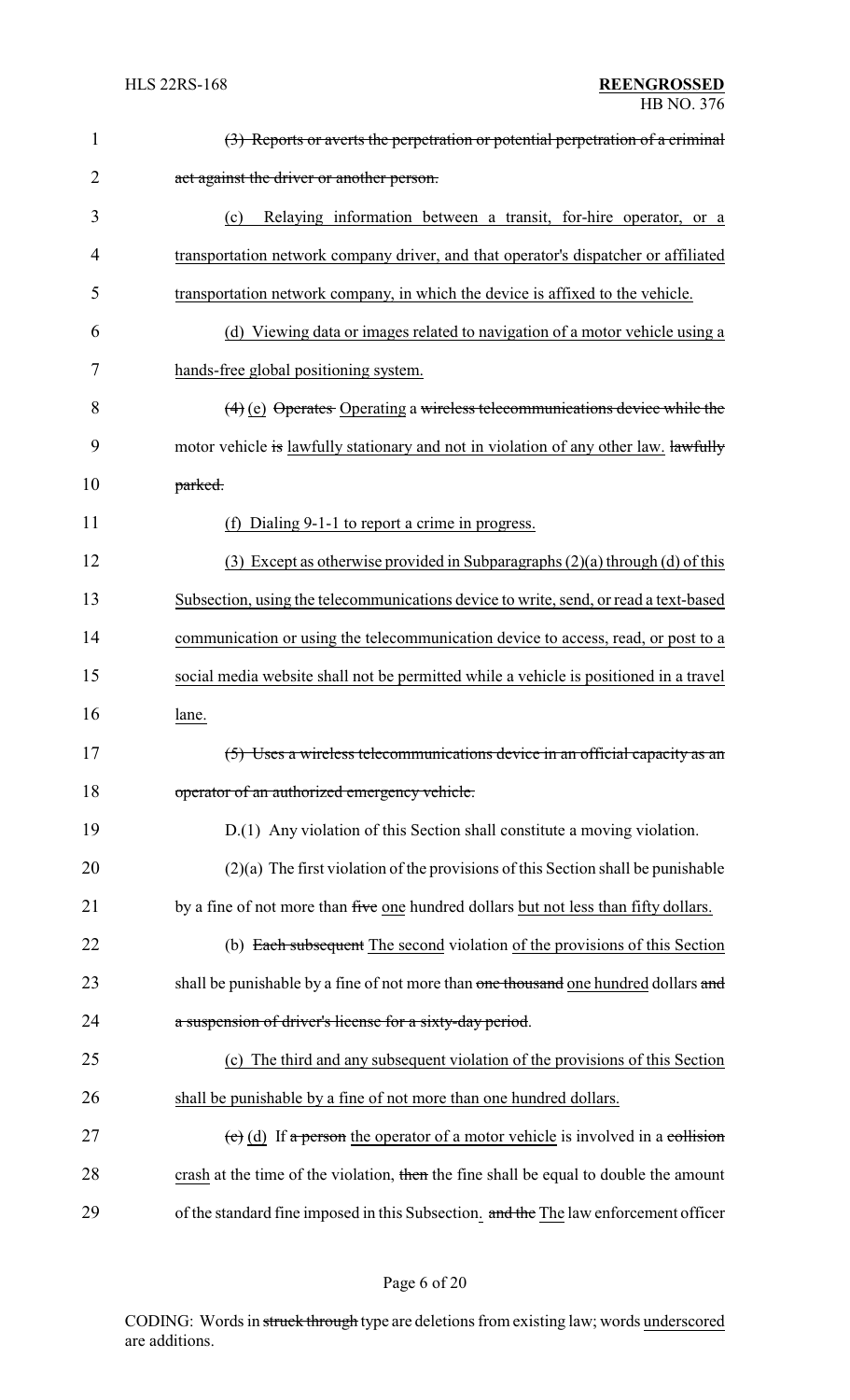| 1              | investigating the collision crash shall indicate on the written accident report that the |
|----------------|------------------------------------------------------------------------------------------|
| $\overline{2}$ | person operator of a motor vehicle was using a wireless telecommunications device        |
| 3              | at the time of the collision crash.                                                      |
| 4              | (3) It Use of a wireless telecommunications device for any purpose provided              |
| 5              | for in Subsection C of this Section shall be an affirmative defense against an alleged   |
| 6              | to a violation of this Section and for the operator of a motor vehicle person to may     |
| 7              | produce documentary or other evidence in support of this defense that the wireless       |
| 8              | telecommunications device that is the basis of the alleged violation was used for        |
| 9              | emergency purposes as provided in Subsection C of this Section.                          |
| 10             | (4) For any violation occurring before January 1, 2023, the law enforcement              |
| 11             | officer shall issue only a written warning.                                              |
| 12             | (5) For any violation of this Section, a law enforcement officer may issue a             |
| 13             | citation but shall not arrest the motorist.                                              |
| 14             | E. The provisions of this Section shall only apply within a school zone upon             |
| 15             | a public road or highway during posted hours when signs are located in a visible         |
| 16             | manner in each direction that indicate the use of a hand-held wireless                   |
| 17             | communications device is prohibited while operating a motor vehicle.                     |
| 18             | (1) When a law enforcement officer issues a citation for a violation of this             |
| 19             | Section, the law enforcement officer shall record the race and ethnicity of the          |
| 20             | violator. All law enforcement agencies shall maintain such information and report        |
| 21             | the information to the Department of Public Safety and Corrections in a form and         |
| 22             | manner as determined by the department. Beginning August 1, 2023, the                    |
| 23             | Department of Public Safety and Corrections shall annually report the data collected     |
| 24             | under this Subsection to the governor, the president of the Senate, and the speaker      |
| 25             | of the House of Representatives. The data collected shall be reported, at a minimum,     |
| 26             | by statewide totals for local law enforcement agencies, state law enforcement            |
| 27             | agencies, and state university law enforcement agencies. The statewide total for         |
| 28             | local law enforcement agencies shall combine the data for the parish sheriffs and the    |
| 29             | municipal law enforcement agencies.                                                      |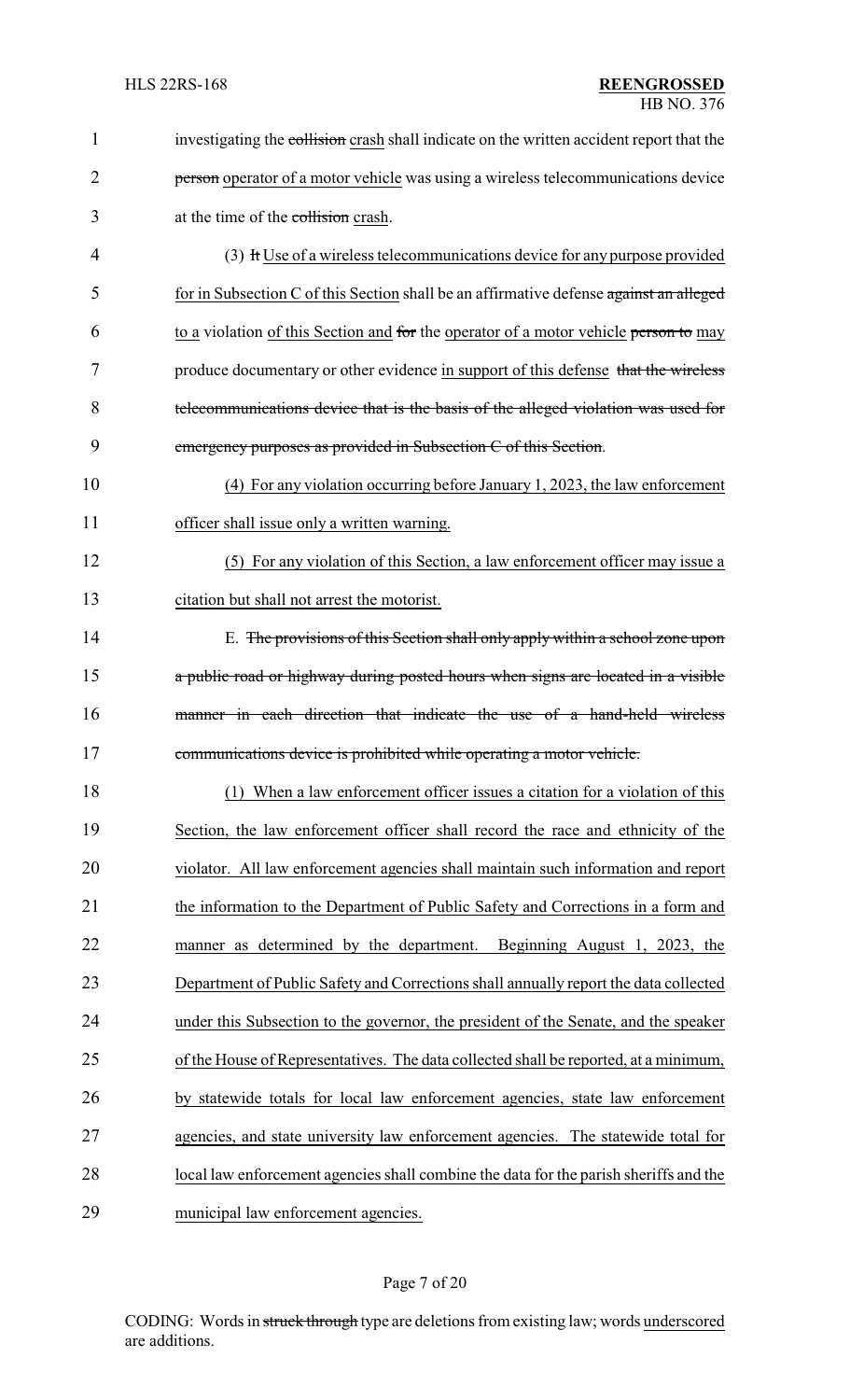| $\mathbf{1}$   | (2) A law enforcement officer who stops a motor vehicle for a violation of            |
|----------------|---------------------------------------------------------------------------------------|
| $\overline{2}$ | this Section shall inform the motor vehicle operator of his right to decline a search |
| 3              | of his wireless communications device and shall not do any of the following:          |
| $\overline{4}$ | (a) Access the wireless communications device without a warrant.                      |
| 5              | Confiscate the wireless communications device while awaiting the<br>(b)               |
| 6              | issuance of a warrant to access such device.                                          |
| 7              | (c) Obtain consent from the motor vehicle operator to search his wireless             |
| 8              | communications device through coercion or other improper method. Consent to           |
| 9              | search a motor vehicle operator's wireless communications device shall be free and    |
| 10             | voluntary.                                                                            |
| 11             | (d) Make a custodial arrest except upon a warrant issued for failure to appear        |
| 12             | for a felony or state misdemeanor charge in court when summoned.                      |
| 13             | F. A law enforcement officer shall not search or inspect a motor vehicle, its         |
| 14             | contents, the driver, or a passenger solely because of a violation of this Section.   |
| 15             | G. A peace officer shall not stop a driver or issue the driver a citation for a       |
| 16             | violation of this Section unless the officer visually observes the driver using,      |
| 17             | holding, or physically supporting with any part of the driver's body the mobile       |
| 18             | electronic device.                                                                    |
| 19             | Section 2. R.S. 32:300.6, 300.7, and 300.8 shall not become effective until January   |
| 20             | 1, 2027.                                                                              |
| 21             | Section 3. R.S. 32:300.5, 300.6, 300.7, and 300.8 are hereby reenacted and amended    |
| 22             | to read as follows:                                                                   |
| 23             | §300.5. Use of certain wireless telecommunications devices for text messaging and     |
| 24             | social networking prohibited                                                          |
| 25             | A.(1) Except as provided in Subsection B of this Section, no person shall             |
| 26             | operate any motor vehicle upon any public road or highway of this state while using   |
| 27             | a wireless telecommunications device to write, send, or read a text-based             |
| 28             | communication. For purposes of this Section, a person shall not be deemed to be       |
| 29             | writing, reading, or sending a text message if the person reads, selects, or enters a |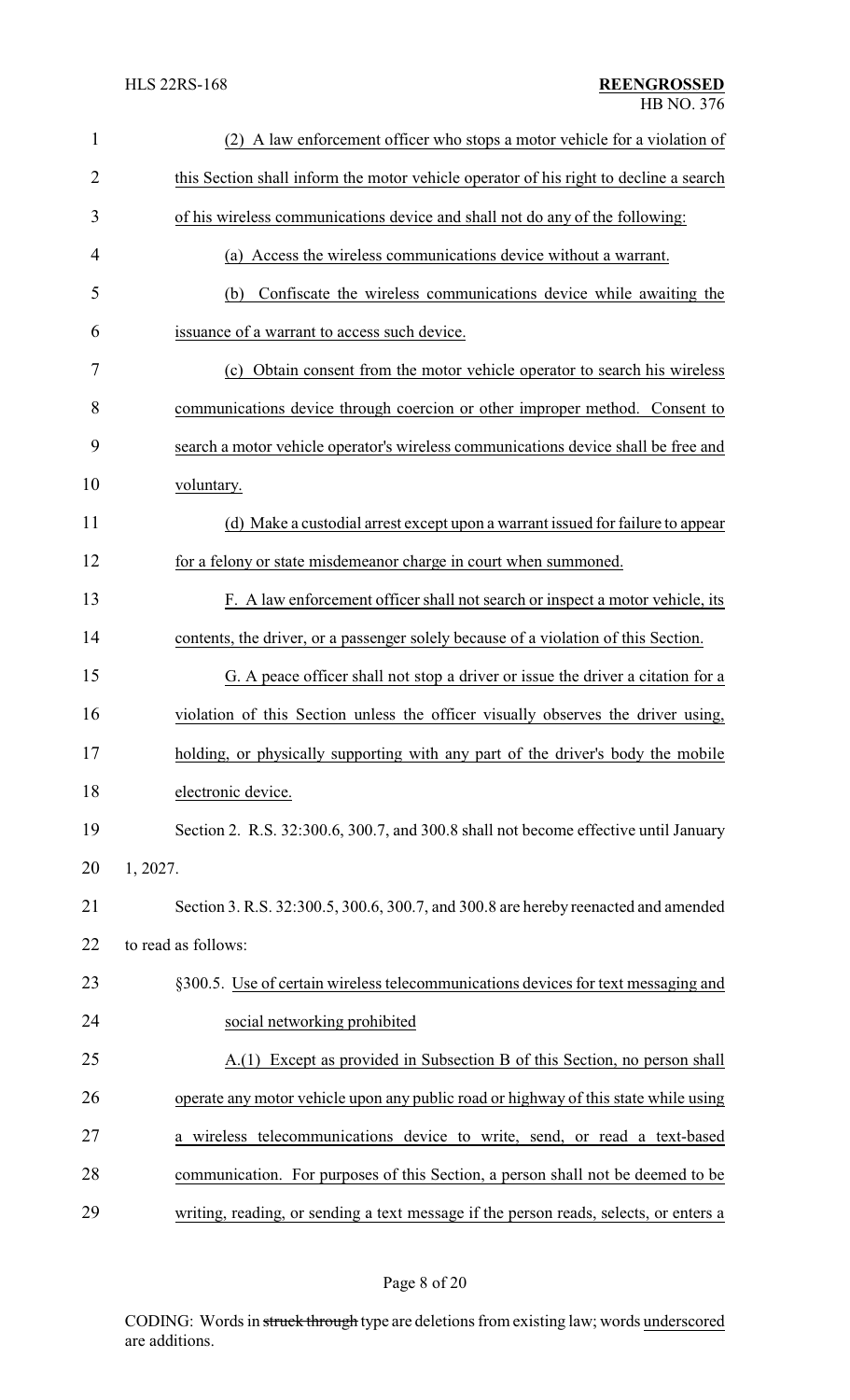| $\mathbf{1}$   | telephone number or name in a wireless telecommunications device for the purpose       |
|----------------|----------------------------------------------------------------------------------------|
| $\overline{2}$ | of making a telephone call.                                                            |
| 3              | (2) No person shall operate any motor vehicle upon any public road or                  |
| $\overline{4}$ | highway of this state while using a wireless telecommunications device to access,      |
| 5              | read, or post to a social networking site.                                             |
| 6              | $(3)(a)$ "Wireless telecommunications device" means a cellular telephone, a            |
| 7              | text-messaging device, a personal digital assistant, a stand alone computer, or any    |
| 8              | other substantially similar wireless device that is readily removable from the vehicle |
| 9              | and is used to write, send, or read text or data through manual input. A "wireless     |
| 10             | telecommunications device" shall not include any device or component that is           |
| 11             | permanently affixed to a motor vehicle. It does not include citizens band radios,      |
| 12             | citizens band radio hybrids, commercial two-way radio communication devices, two-      |
| 13             | way radio transmitters or receivers used by licensees of the Federal Communication     |
| 14             | Commission in the Amateur Radio Service, or electronic communication devices           |
| 15             | with a push-to-talk function.                                                          |
| 16             | "Write, send, or read a text-based communication" means using a<br>(b)                 |
| 17             | wireless telecommunications device to manually communicate with any person by          |
| 18             | using a text-based communication referred to as a text message, instant message, or    |
| 19             | electronic mail.                                                                       |
| 20             | (c) "Access, read, or post to a social networking site" means using a wireless         |
| 21             | telecommunications device to access, read, or post on such device to any web-based     |
| 22             | service that allows individuals to construct a profile within a bounded system,        |
| 23             | articulate a list of other users with whom they share a connection, and communicate    |
| 24             | with other members of the site.                                                        |
| 25             | B. The provisions of Paragraph $(A)(1)$ of this Section shall not apply to the         |
| 26             | following:                                                                             |
| 27             | Any law enforcement officer, firefighter, or operator of an authorized<br>(1)          |
| 28             | emergency vehicle while engaged in the actual performance of his official duties.      |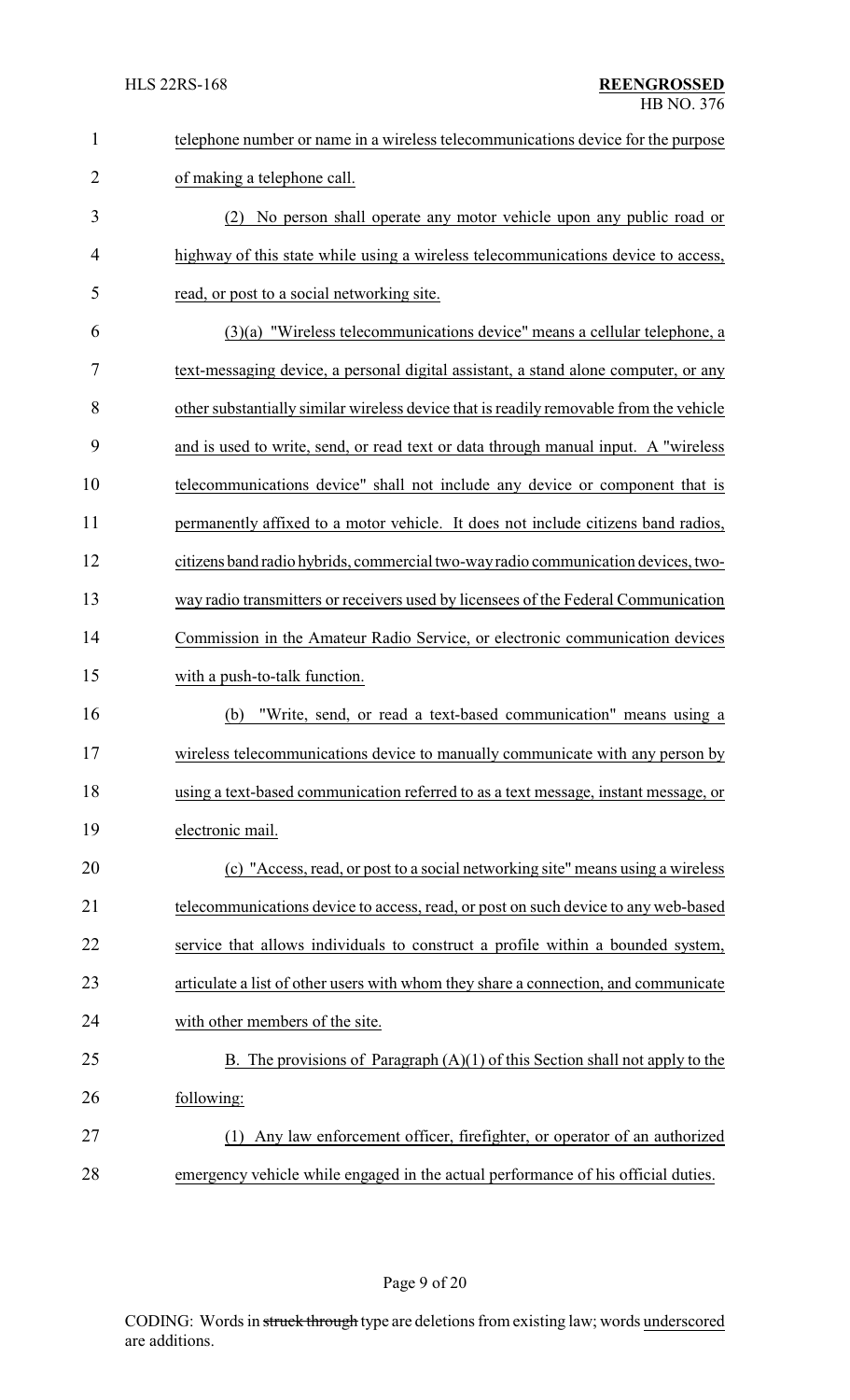| $\mathbf{1}$ | operator of a moving motor vehicle using a wireless<br>(2)<br>An                      |
|--------------|---------------------------------------------------------------------------------------|
| 2            | telecommunications device to:                                                         |
| 3            | (a) Report illegal activity.                                                          |
| 4            | (b) Summon medical or other emergency help.                                           |
| 5            | (c) Prevent injury to a person or property.                                           |
| 6            | (d)<br>Relay information between a transit or for-hire operator and that              |
| 7            | operator's dispatcher, in which the device is permanently affixed to the              |
| 8            | vehicle.                                                                              |
| 9            | (e) Navigate using a global positioning system.                                       |
| 10           | (3)<br>A physician or other health care provider using a wireless                     |
| 11           | telecommunications device to communicate with a hospital, health clinic or the        |
| 12           | office of the physician, or to otherwise provide for the health care of an individual |
| 13           | or medical emergency through a text-based communication.                              |
| 14           | $C(1)$ The first violation of the provisions of this Section shall be punishable      |
| 15           | by a fine of not more than five hundred dollars.                                      |
| 16           | Each subsequent violation shall be punishable by a fine of not more than              |
| 17           | one thousand dollars.                                                                 |
| 18           | (3) If the person is involved in a crash at the time of violation, then the fine      |
| 19           | shall be equal to double the amount of the standard fine imposed in this Subsection   |
| 20           | and the law enforcement officer investigating the crash shall indicate on the written |
| 21           | accident form that the person was using a wireless telecommunications device at the   |
| 22           | time of the crash.                                                                    |
| 23           | (4) Any violation of this Section shall constitute a moving violation.                |
| 24           | §300.8. Use of wireless telecommunications devices in school zones; prohibited;       |
| 25           | exceptions                                                                            |
| 26           | A. As used in this Section, the following terms shall have the meanings               |
| 27           | ascribed to them in this Section, unless the context clearly indicates a different    |
| 28           | meaning:                                                                              |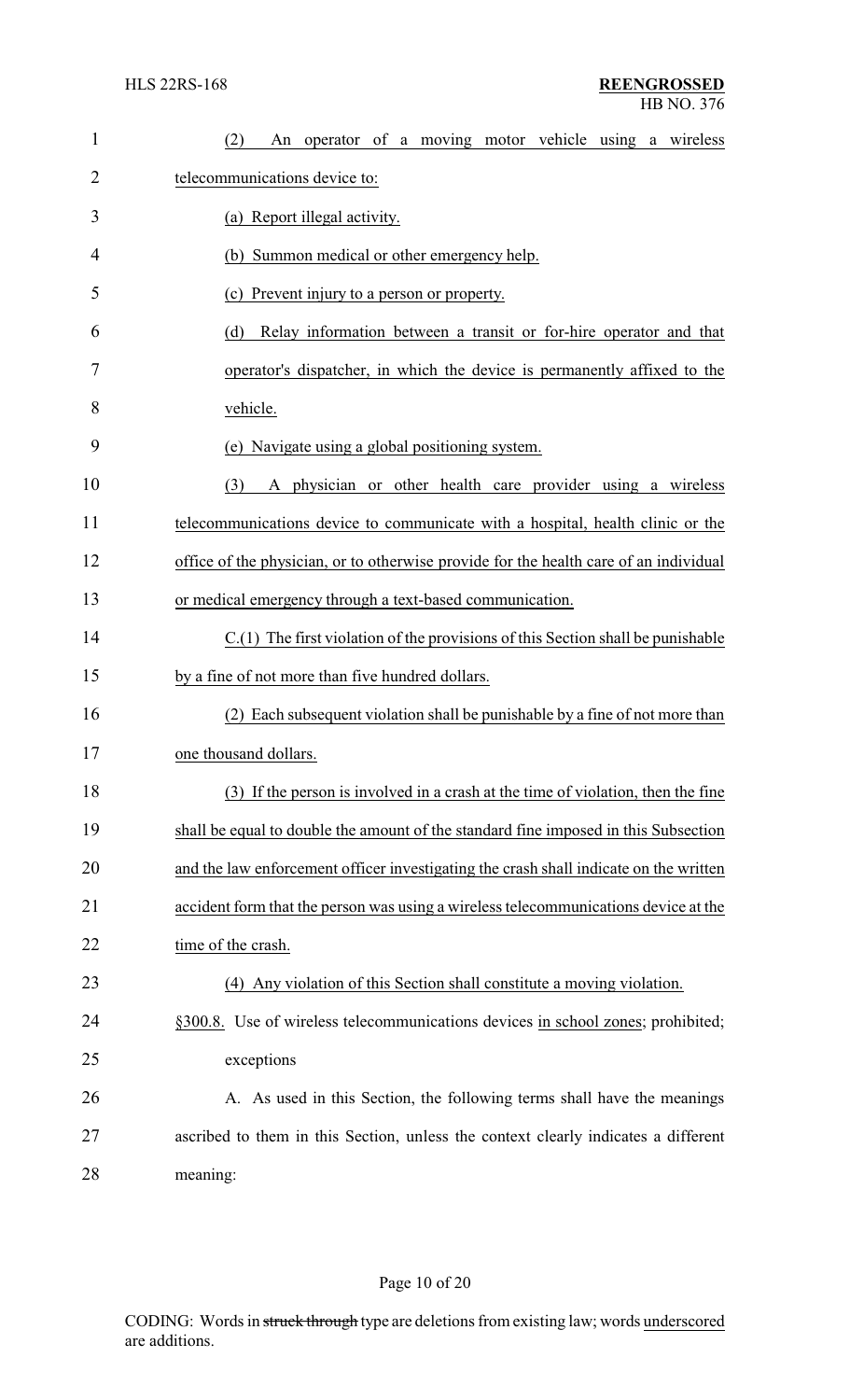(1) "Access, read, or post to a social networking site" means using a wireless telecommunications device to access, read, or post on such device to any web-based service that allows individuals to construct a profile within a bounded system, articulate a list of other users with whom they share a connection, and communicate with other members of the site.

 (2) "Engage in a call" means talking or listening during a voice transmission on a wireless telecommunications device or manually entering names or telephone numbers to initiate a voice transmission, except when using a hands-free wireless telephone.

10 (3) "Wireless telecommunications device"means a cellular telephone, a text-11 messaging device, a personal digital assistant, a stand-alone computer or other 12 electronic device, or any other substantially similar portable wireless device that is 13 readily removable from the vehicle and is used to write, send, or read text or data 14 through manual input or create, edit, post, or view video, photography, or other 15 images. A "wireless "Wireless telecommunications device" shall not mean include 16 any device or component that is permanently affixed to a motor vehicle, nor shall it 17 mean any. It does not include a hands-free wireless telephone, an electronic 18 communication device used hands-free, citizens band radios, citizens band radio 19 hybrids, commercial two-way radio communications devices, two-way radio 20 transmitters or receivers used by licensees of the Federal Communication 21 Communications Commission in the Amateur Radio Service, or electronic 22 communication devices with a push-to-talk function.

23 (4) "Write, send, or read a text-based communication" means using a 24 wireless telecommunications device to manually communicate with any person by 25 using a text-based communication including but not limited to a text message, instant 26 message, or electronic mail<del>, or other text-based application to manually</del> 27 communicate with any person.

28 B.(1) Except as provided in Subsection C of this Section, no person shall 29 operate any wireless telecommunications device while operating a motor vehicle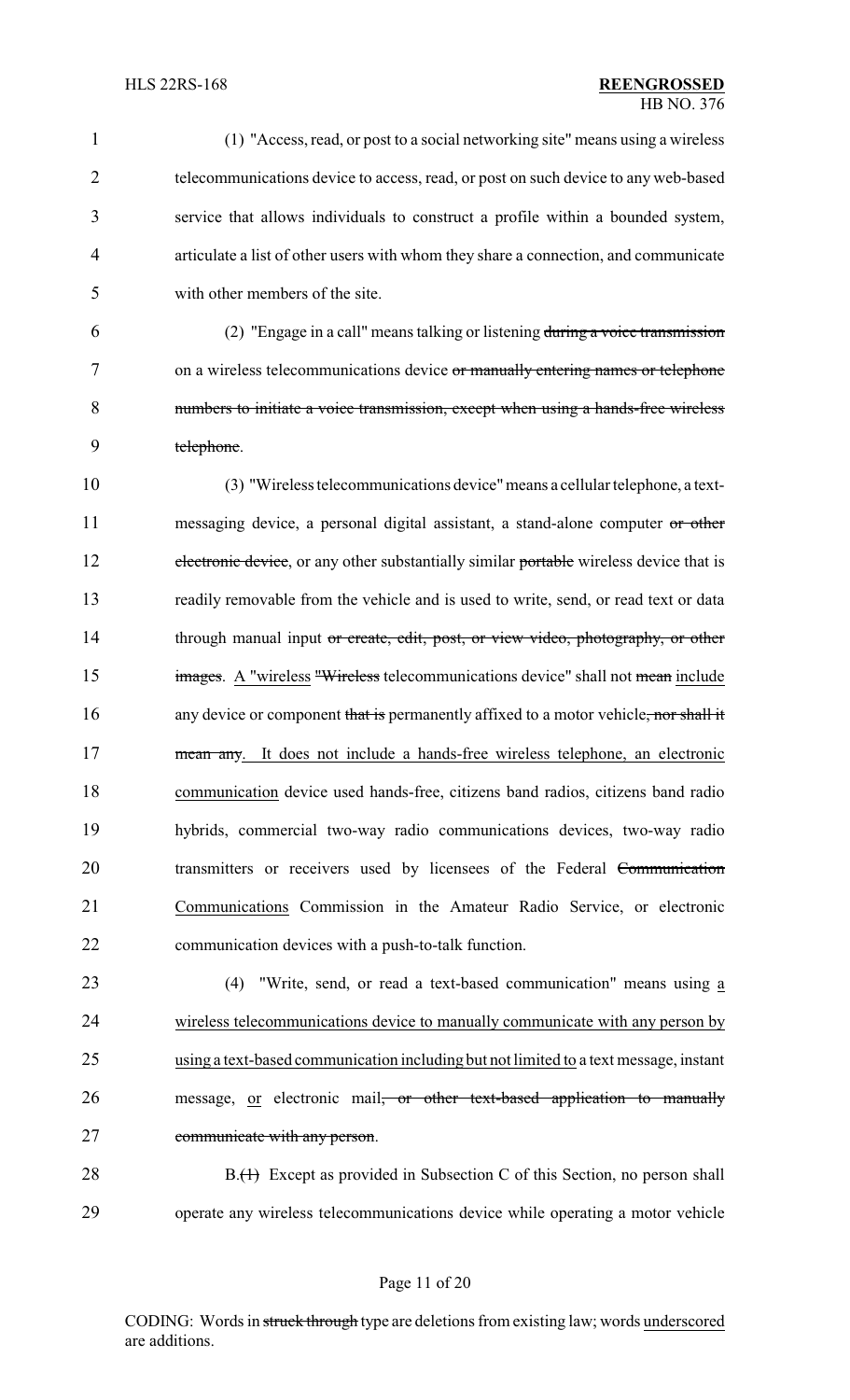| $\mathbf{1}$ | upon any public road or highway during the posted hours within a school zone on      |
|--------------|--------------------------------------------------------------------------------------|
| 2            | such public road or highway.                                                         |
| 3            | $\left(2\right)$ Operating a "wireless telecommunications device" shall include mean |
| 4            | any of the following:                                                                |
| 5            | $(1)$ (a) Engaging in a call.                                                        |
| 6            | $(2)$ (b) Writing, sending, or reading a text-based communication.                   |
| 7            | $(3)$ (c) Accessing, reading, or posting to a social networking site.                |
| 8            | (d) Accessing, viewing, posting, editing, or creating a video, photograph, or        |
| 9            | other image.                                                                         |
| 10           | (e) Accessing, reading, viewing, composing, browsing, transmitting, saving           |
| 11           | or retrieving electronic data from any application or other media.                   |
| 12           | (f) Using any application or feature of a wireless telecommunications device         |
| 13           | by making manual entries of letters, numbers, symbols, commands, or any              |
| 14           | combination thereof.                                                                 |
| 15           | (g) Holding or physically supporting a wireless telecommunications device            |
| 16           | in either or both hands or with any part of the body, except for an earpiece or      |
| 17           | headphone device or a device worn on the wrist to talk or listen during a voice      |
| 18           | transmission.                                                                        |
| 19           | C.(1) The provisions of Subsection B of this Section shall not apply to any          |
| 20           | of the following persons in the performance of their official duties:                |
| 21           | $(a)$ A law enforcement officer.                                                     |
| 22           | $(b)$ A firefighter.                                                                 |
| 23           | (c) An emergency service or EMS practitioner.                                        |
| 24           | $C_1$ $(2)$ The provisions of Subsection B of this Section shall not apply to a      |
| 25           | person who uses a wireless telecommunications device and does while doing any of     |
| 26           | the following:                                                                       |
| 27           | (1) $(a)$ Reports Reporting a traffic collision, medical emergency, other            |
| 28           | emergency, or serious road hazard.                                                   |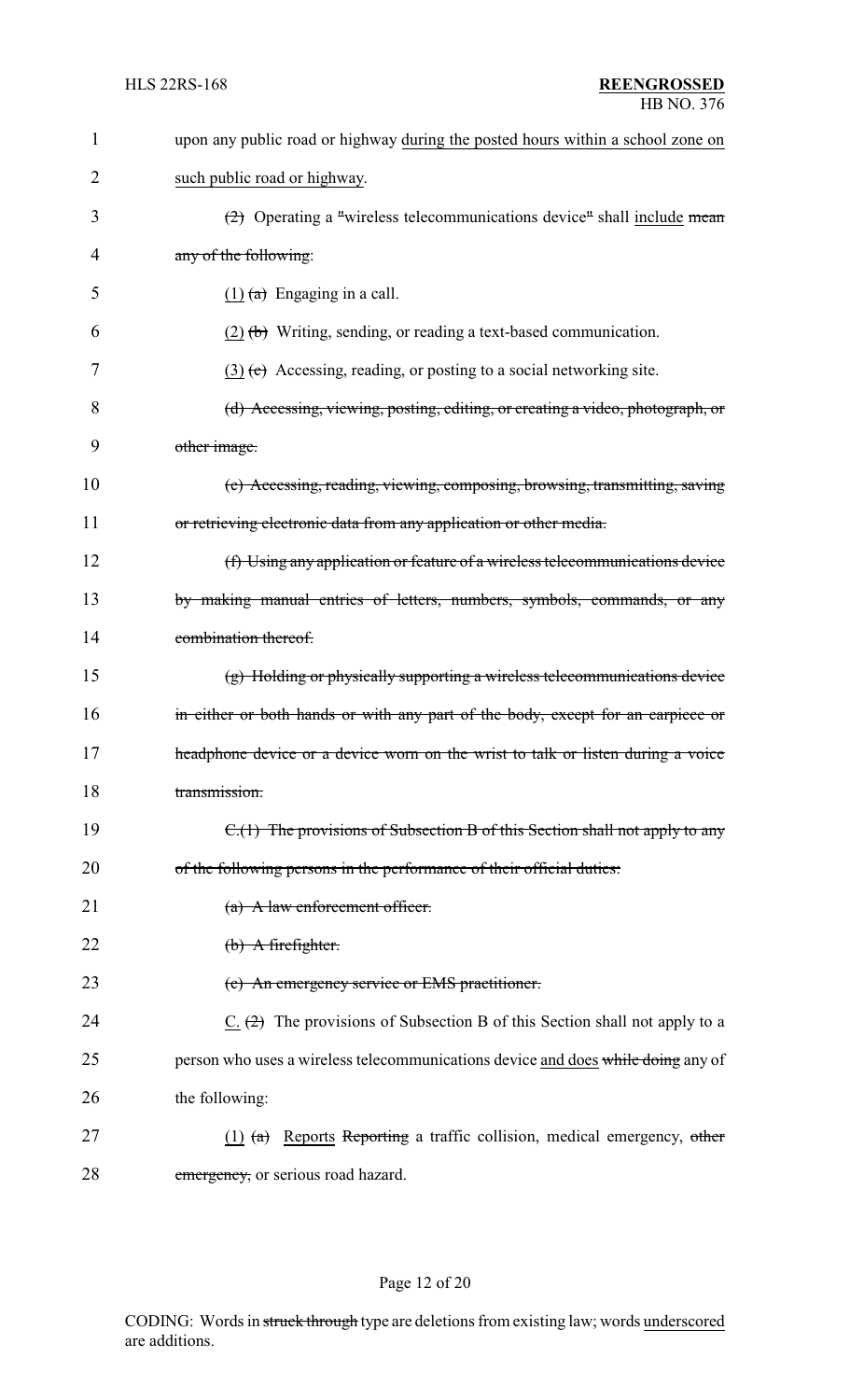| 1  | $(2)$ (b) Reports Reporting a situation in which the person believes a person           |
|----|-----------------------------------------------------------------------------------------|
| 2  | his personal safety is in jeopardy of serious injury or death.                          |
| 3  | (3) Reports or averts the perpetration or potential perpetration of a criminal          |
| 4  | act against the driver or another person.                                               |
| 5  | (c) Relaying information between a transit, for-hire operator, or a                     |
| 6  | transportation network company driver, and that operator's dispatcher or affiliated     |
| 7  | transportation network company, in which the device is affixed to the vehicle.          |
| 8  | (d) Viewing data or images related to navigation of a motor vehicle using a             |
| 9  | hands-free global positioning system.                                                   |
| 10 | $\overline{(4)}$ (e) Operates Operating a wireless telecommunications device while the  |
| 11 | motor vehicle is lawfully stationary and not in violation of any other law. lawfully    |
| 12 | parked.                                                                                 |
| 13 | (f) Dialing $9-1-1$ to report a crime in progress.                                      |
| 14 | $(3)$ Except as otherwise provided in Subparagraphs $(2)(a)$ through $(d)$ of this      |
| 15 | Subsection, using the telecommunications device to write, send, or read a text-based    |
| 16 | communication or using the telecommunication device to access, read, or post to a       |
| 17 | social media website shall not be permitted while a vehicle is positioned in a travel   |
| 18 | lane.                                                                                   |
| 19 | (5) Uses a wireless telecommunications device in an official capacity as an             |
| 20 | operator of an authorized emergency vehicle.                                            |
| 21 | D.(1) Any violation of this Section shall constitute a moving violation.                |
| 22 | $(2)(a)$ The first violation of the provisions of this Section shall be punishable      |
| 23 | by a fine of not more than five one hundred dollars but not less than fifty dollars and |
| 24 | may include up to thirty hours of community service, at least half of which shall       |
| 25 | consist of participation in a litter abatement or collection program.                   |
| 26 | (b) Each subsequent The second violation of the provisions of this Section              |
| 27 | shall be punishable by a fine of not more than one thousand three hundred dollars       |
| 28 | and a suspension of driver's license for a sixty-day period but not less than one       |
| 29 | hundred dollars and may include up to thirty hours of community service, at least       |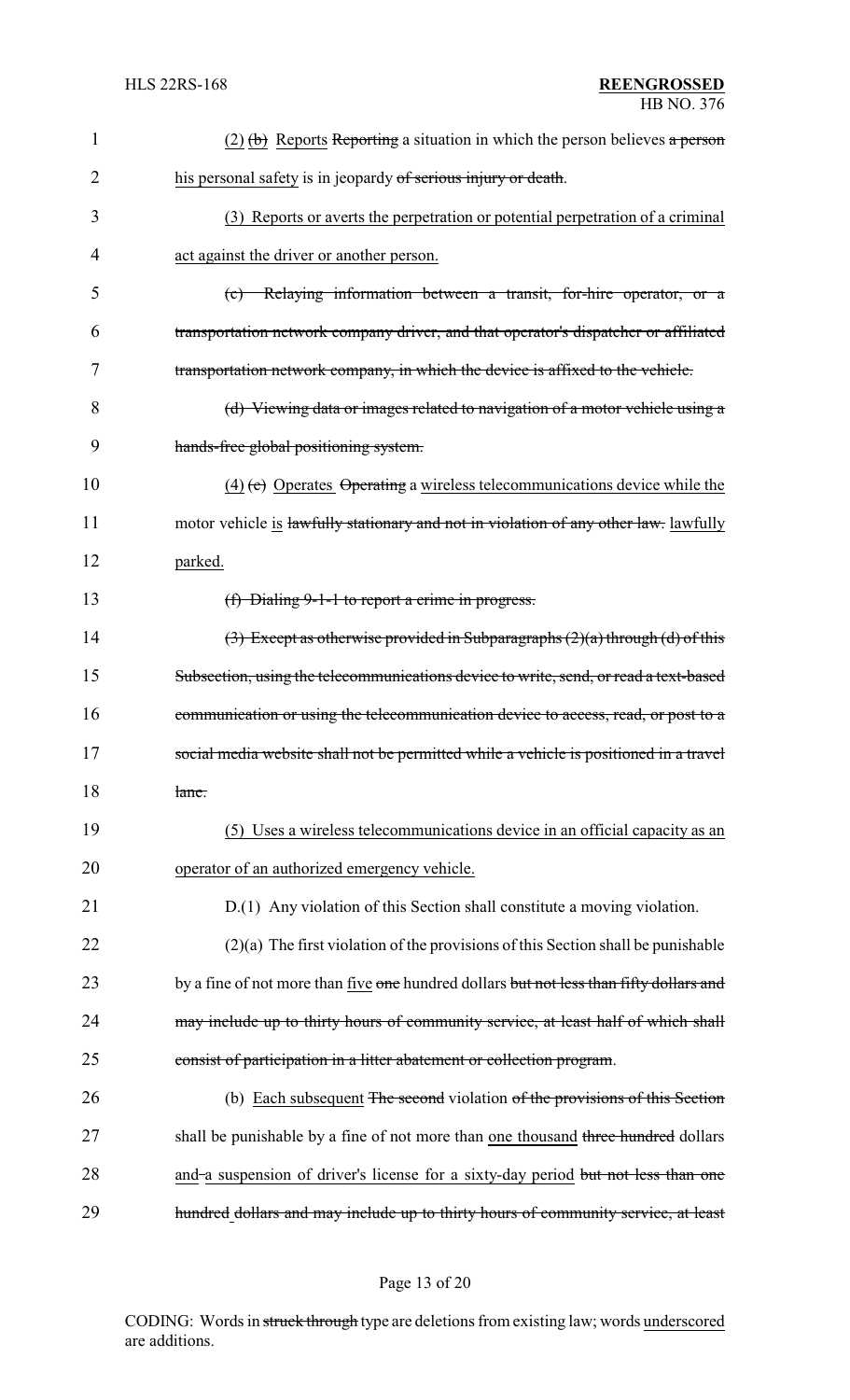1 half of which shall consist of participation in a litter abatement or collection 2 program. 3 (c) The third and any subsequent violation of the provisions of this Section 4 shall be punishable by a fine of not more than three hundred dollars but not less than 5 one hundred dollars and may include up to ninety hours of community service, at 6 least half of which shall consist of participation in a litter abatement or collection 7 program. 8 (c)  $(d)$  If a person the operator of a motor vehicle is involved in a collision 9 crash at the time of the violation, then the fine shall be equal to double the amount 10 of the standard fine imposed in this Subsection. and the The law enforcement officer 11 investigating the collision erash shall indicate on the written accident report that the 12 person operator of a motor vehicle was using a wireless telecommunications device 13 at the time of the collision crash. 14 (3) It Use of a wireless telecommunications device for any purpose provided 15 for in Subsection C of this Section shall be an affirmative defense against an alleged 16 to a violation of this Section and for the operator of a motor vehicle person to may 17 produce documentary or other evidence in support of this defense that the wireless 18 telecommunications device that is the basis of the alleged violation was used for 19 emergency purposes as provided in Subsection C of this Section. 20 (4) For any violation occurring before January 1, 2023, the law enforcement 21 officer shall issue only a written warning. 22 E. The provisions of this Section shall only apply within a school zone upon 23 a public road or highway during posted hours when signs are located in a visible 24 manner in each direction that indicate the use of a hand-held wireless 25 communications device is prohibited while operating a motor vehicle. 26 (1) When a law enforcement officer issues a citation for a violation of this 27 Section, the law enforcement officer shall record the race and ethnicity of the 28 violator. All law enforcement agencies shall maintain such information and report 29 the information to the Department of Public Safety and Corrections in a form and

### Page 14 of 20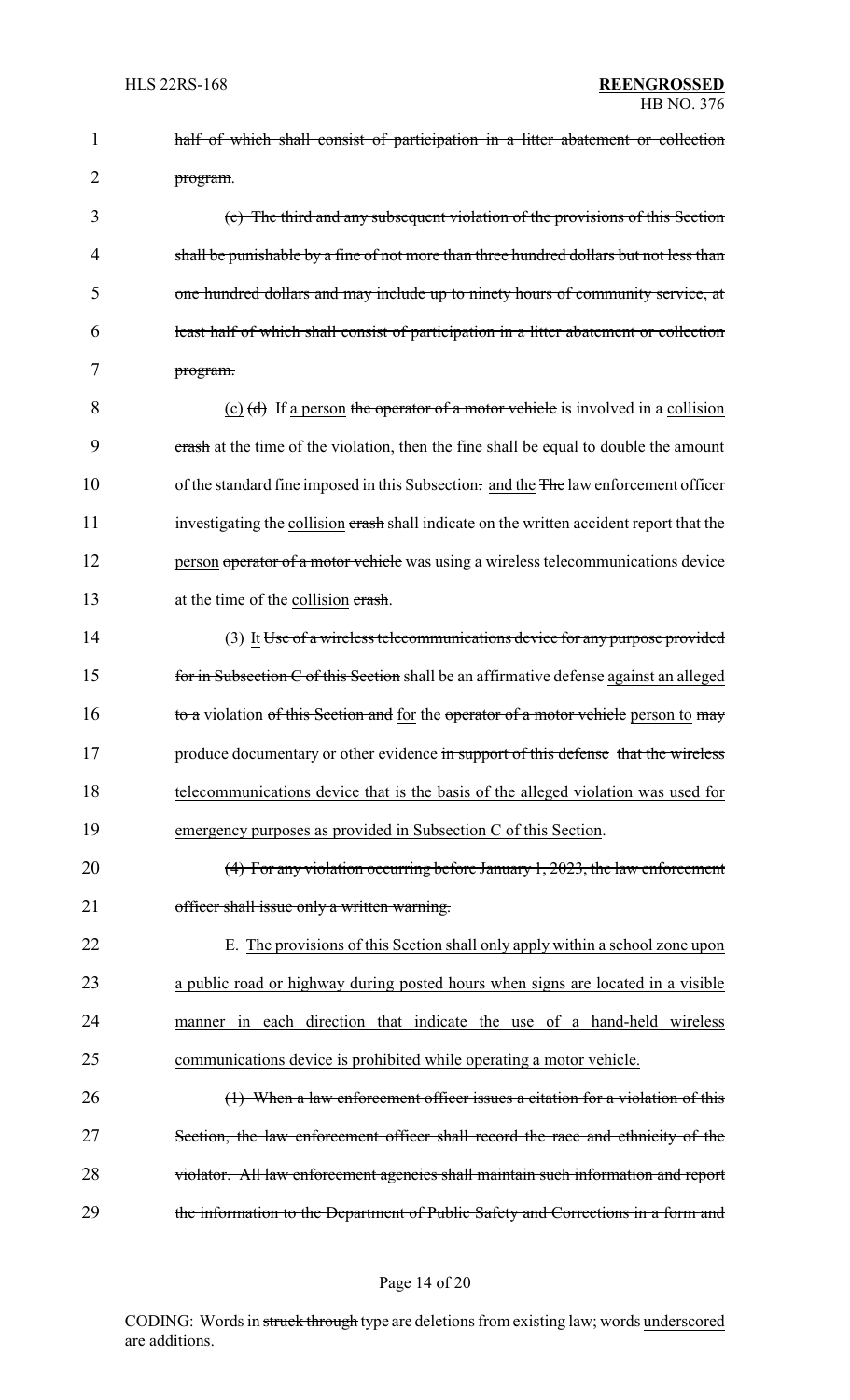| 1              | manner as determined by the department. Beginning August 1, 2023, the                          |
|----------------|------------------------------------------------------------------------------------------------|
| $\overline{2}$ | <b>Department of Public Safety and Corrections shall annually report the data collected</b>    |
| 3              | under this Subsection to the governor, the president of the Senate, and the speaker            |
| 4              | of the House of Representatives. The data collected shall be reported, at a minimum,           |
| 5              | by statewide totals for local law enforcement agencies, state law enforcement                  |
| 6              | agencies, and state university law enforcement agencies. The statewide total for               |
| 7              | local law enforcement agencies shall combine the data for the parish sheriffs and the          |
| 8              | municipal law enforcement agencies.                                                            |
| 9              | (2) A law enforcement officer who stops a motor vehicle for a violation of                     |
| 10             | this Section shall inform the motor vehicle operator of his right to decline a search          |
| 11             | of his wireless communications device and shall not do any of the following:                   |
| 12             | (a) Access the wireless communications device without a warrant.                               |
| 13             | (b) Confiscate the wireless communications device while awaiting the                           |
| 14             | issuance of a warrant to access such device.                                                   |
| 15             | (c) Obtain consent from the motor vehicle operator to search his wireless                      |
| 16             | communications device through coercion or other improper method. Consent to                    |
| 17             | search a motor vehicle operator's wireless communications device shall be free and             |
| 18             | voluntary.                                                                                     |
| 19             | (d) Make a custodial arrest except upon a warrant issued for failure to appear                 |
| 20             | for a felony or state misdemeanor charge in court when summoned.                               |
| 21             | F. A law enforcement officer shall not search or inspect a motor vehicle, its                  |
| 22             | contents, the driver, or a passenger solely because of a violation of this Section.            |
| 23             | Section 4. The provisions of Sections 1 and 2 of this Act shall become effective               |
| 24             | upon signature by the governor or, if not signed by the governor, upon expiration of the time  |
| 25             | for bills to become law without signature by the governor, as provided by Article III, Section |
| 26             | 18 of the Constitution of Louisiana. If vetoed by the governor and subsequently approved       |
| 27             | by the legislature, this Act shall become effective on the day following such approval.        |
| 28             | Section 5. The provisions of Section 1 of this Act shall cease to exist on January 1,          |
| 29             | 2027.                                                                                          |

# Page 15 of 20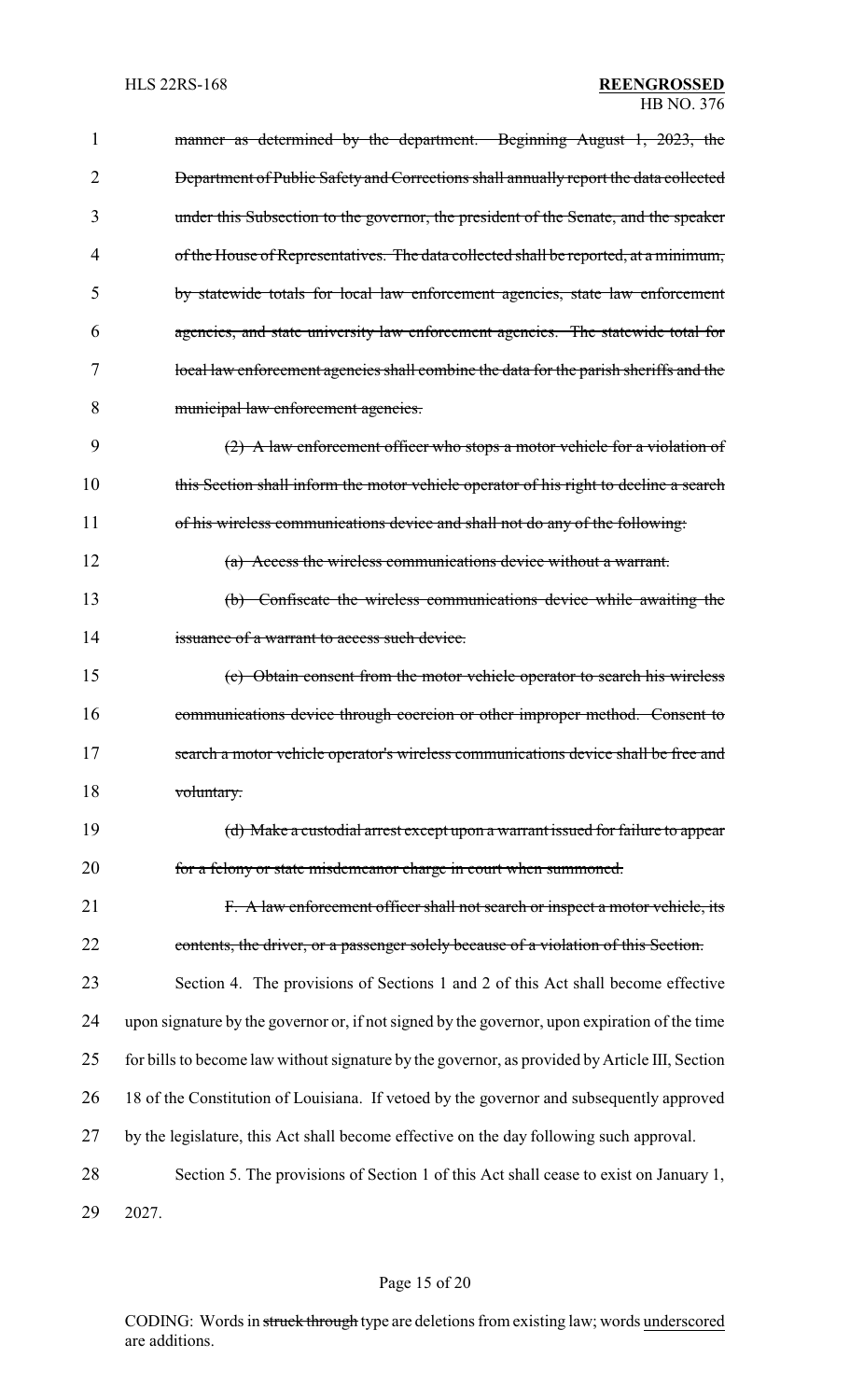- 1 Section 6. The provisions of Section 3 of this Act shall become effective on January
- 2 1, 2027 and shall supersede Section 1 of this Act.

#### **DIGEST**

The digest printed below was prepared by House Legislative Services. It constitutes no part of the legislative instrument. The keyword, one-liner, abstract, and digest do not constitute part of the law or proof or indicia of legislative intent. [R.S. 1:13(B) and 24:177(E)]

| HB 376 Reengrossed | 2022 Regular Session | Huval |
|--------------------|----------------------|-------|
|--------------------|----------------------|-------|

**Abstract:** Prohibits the use of a wireless telecommunications device while operating a motor vehicle, provides for exceptions and penalties for such use, and provides for enforcement and reporting of such violations.

Present law prohibits the use of wireless telecommunications devices in school zones.

Proposed law extends the prohibition to include general usage of wireless telecommunications devices while driving.

Present law defines the term "engage in a call" as talking or listening on a wireless telecommunications device.

Proposed law modifies the definition of "engage in a call" in present law to include talking or listening during a voice transmission on a wireless telecommunications device or manually entering names or phone numbers to initiate a call, except when using a hands-free wireless device.

Present law defines "wireless telecommunications device" and prohibits the definition from including any device or component that is permanently affixed to a motor vehicle, a handsfree wireless telephone, an electronic communication device used hands-free, citizen band radios, citizen band radio hybrids, commercial two-way radio communication devices, tworadio transmitters or receivers used by licensees of the Federal Communication Commission in the Amateur Radio Service, or electronic communication devices with push-to-talk functions.

Proposed law modifies the definition of "wireless telecommunications device" in present law by also excluding any other electronic device or any other substantially similar portable wireless device used to create, edit, post, or view video, photographs, or other images. Proposed law modifies present law by removing a hands-free wireless telephone from the exclusion.

Present law defines the term "write, send, or read a text-based communication" as using a wireless telecommunications device to manuallycommunicate with anyperson bytext-based communication including but not limited to a text message, instant message, or electronic mail.

Proposed law modifies present law by defining the term "write, send, or read a text-based communication" to include other text-based applications used to manually communicate with any person and removes the use of a wireless telecommunications device to manually communicate with any person by text-based communication.

Present law specifies that operating a wireless telecommunications device includes engaging in a call; writing, sending, or reading a text-based communication; and accessing, reading, or posting to a social networking site.

#### Page 16 of 20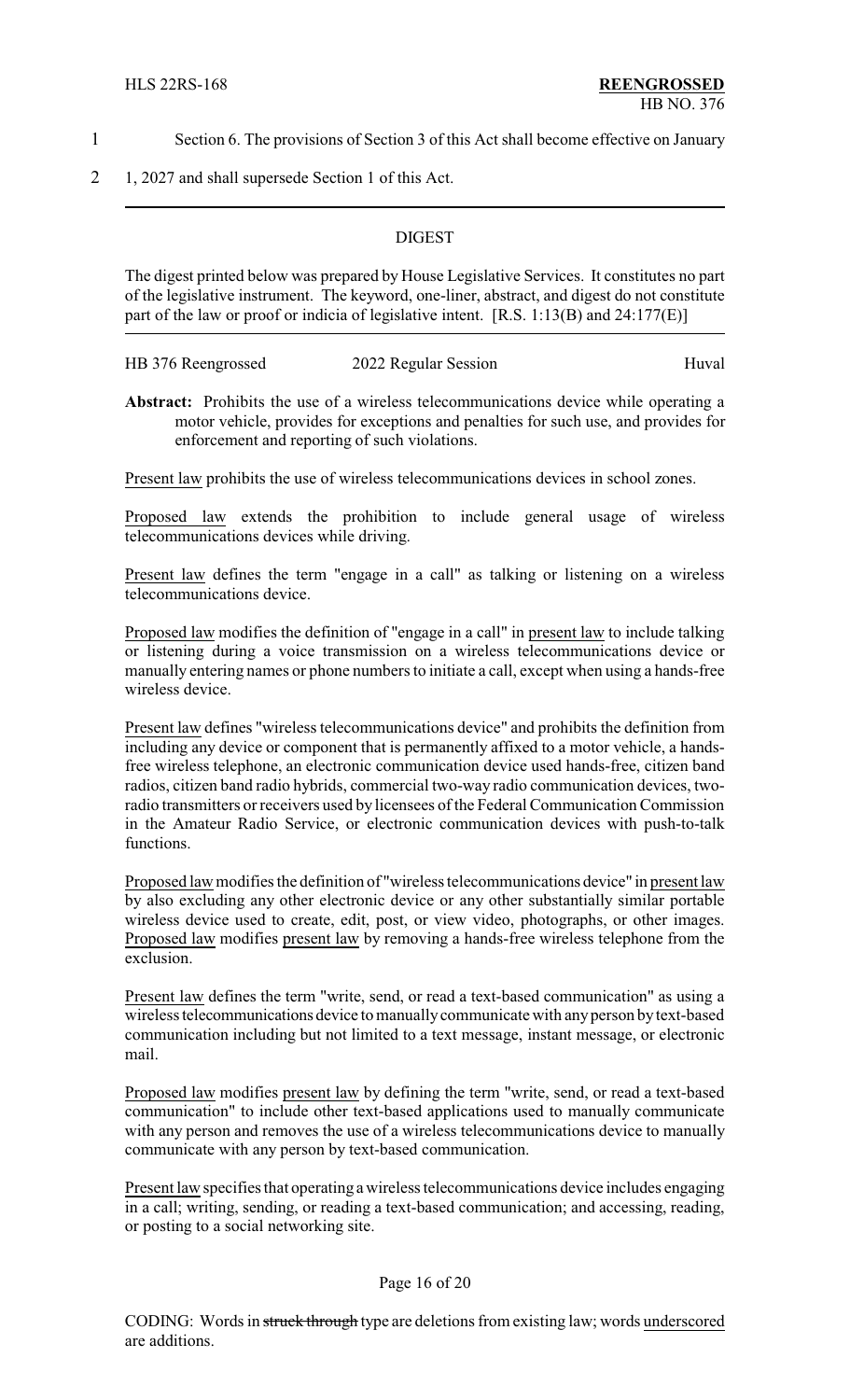Proposed law adds to present law accessing, viewing, posting, editing, or creating a video, photograph, or otherimage; accessing, reading, viewing, composing, browsing, transmitting, saving, or retrieving electronic data from any application or other media; using any application or feature of such a device by making manual entries of letters, numbers, symbols, or any combination thereof; and holding or physically supporting a wireless telecommunications device in either or both hands or with any part of the body, except for an earpiece, headphone device, or a wrist device to talk or listen during a voice transmission.

Proposed law provides exceptions for operating a wireless telecommunications device while operating a motor vehicle upon any public road or highway for law enforcement officers, firefighters, and emergencyservices or EMS practitioners in the performance of their official duties during an emergency situation.

Present law provides exceptions for operating a wireless telecommunications device while operating a motor vehicle upon any public road or highway for a person who uses a wireless telecommunications device: to report a traffic collision, medical emergency, or serious road hazard; to report a situation in which the person believes his personal safety is in jeopardy; to report or avert the perpetration or potential perpetration of a criminal act against the driver or another person; or while the motor vehicle is parked.

Proposed law modifies the exception in present law by specifying that it applies to a person using a wireless telecommunications device: to report other emergencies; to report a situation in which the person believes that an individual is in jeopardy of serious injury or death; to relay information between a transit or for-hire operator, including a transportation network company driver, and that operator's dispatcher, in which the device is affixed to the vehicle; to view data or images to navigate using a hands-free global positioning system; to operate a device for a purpose other than texting or accessing social media while the motor vehicle is lawfully stationary and not in violation of any other law; and to dial 9-1-1 to report a crime in progress. Proposed law removes the exceptions for a person using a wireless telecommunications device to: report a situation in which the person believes their personal safety is in jeopardy or to report or avert the perpetration or potential perpetration of a criminal act against the driver or another person.

Present law requires the first violation be punishable by a fine of not more than \$500.

Proposed law modifies present law by reducing the fine for a first violation from \$500 to a fine ranging from \$50 to \$100.

Present law requires each subsequent violation be punishable by a fine of not more than \$1000 and a 60-day driver's license suspension.

Proposed law modifies present law to provide that a second violation is punishable by a fine of \$100. Proposed law requires the third violation be punishable by a fine of not more than \$100.

Present law requires a person involved in a collision at the time of the violation to be fined double the amount of the standard fine imposed. Present law requires the law enforcement officer investigating the collision to indicate on a written report that the person was using a wireless telecommunications device at the time of the collision.

Proposed law modifies the double fine imposed in present law to be designated for the operator of a motor vehicle involved in a crash at the time of the violation.

Proposed law requires law enforcement officers to issue a written warning for any violation occurring before Jan. 1, 2023.

Proposed law authorizes a law enforcement officer to issue a citation but prohibits the law enforcement officer from making an arrest for a violation of proposed law.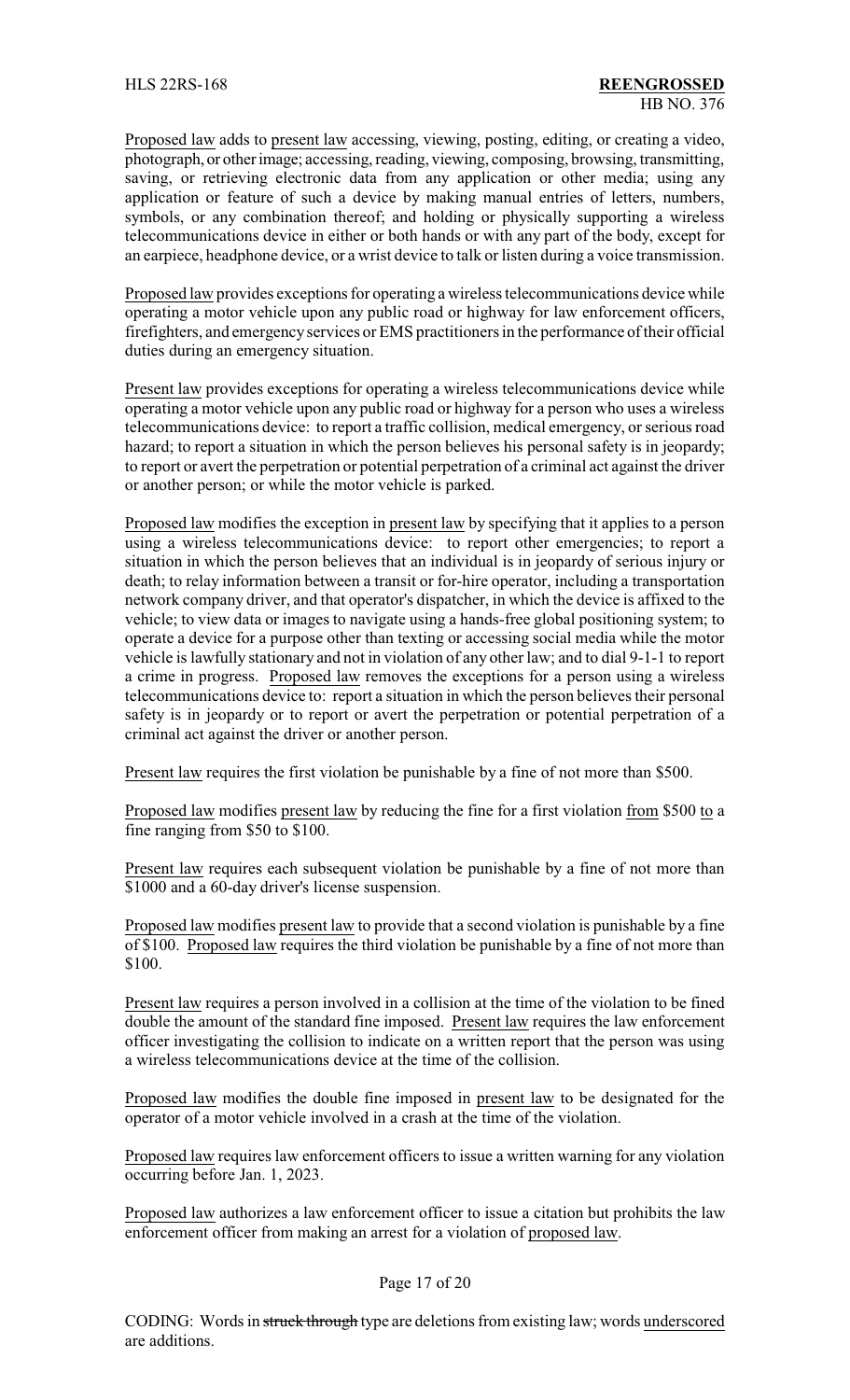Present law requires use of a wireless telecommunications device for any purpose provided in proposed law be an affirmative defense and authorizes the operator of a motor vehicle to produce documentary or other evidence in support of this defense. Proposed law modifies present law to only allow enumerated exceptions (first responders, concerned citizens, navigation, and stationary).

Proposed law requires law enforcement officers issuing citations under present and proposed law to record the race and ethnicity of the violator to be reported by the law enforcement agency to the Dept. of Public Safety and Corrections (DPSC). Proposed law requires the DPSC, beginning Aug. 1, 2023, to annually report the collected data to the governor, president of the Senate, and speaker of the House of Representatives. Proposed law requires the data collected be reported, at a minimum, by statewide totals for local, state, and university law enforcement agencies, and requires the statewide total for local law enforcement agencies to combine the data collected by sheriffs and municipal police officers.

Proposed law requires a law enforcement officer who stops a motor vehicle for a violation to inform the operator of the vehicle of his right to decline a search of his wireless communications device. Proposed law prohibits the law enforcement officer during a stop from accessing the device without a warrant; confiscating the device while waiting on the warrant to access; obtaining consent from the operator of the vehicle through coercion or other improper methods; or making a custodial arrest except in situations where a warrant was issued for failure to appear for a felony or state misdemeanor charge in court when summoned. Requires consent to search a motor vehicle operator's wireless communications device be free and voluntary.

Proposed law prohibits a law enforcement officer from searching or inspecting a motor vehicle, its contents, the driver, or a passenger solely because of a violation of proposed law.

Proposed law prohibits a peace officer from stopping a driver or issuing a citation for a violation of present law unless the officer visually observes the driver using, holding, or physically supporting with any part of the driver's body the mobile electronic device.

Present law specifies that the provisions of present law only apply within a school zone upon a public road or highway during posted hours when signs are located in a visible manner in each direction that indicate the use of a hand-held wireless communications device is prohibited while operating a motor vehicle.

Proposed law suspends the provisions of present law until Jan. 1, 2027 and restores the provisions of present law that provides for prohibited use of certain wireless telecommunication devices for text messaging and social networking, prohibited use of telecommunications devices in school zones, and provides for exceptions.

(Amends R.S. 32:300.5; Repeals R.S. 32:300.6, 300.7, and 300.8)

### Summary of Amendments Adopted by House

- The Committee Amendments Proposed by House Committee on Transportation, Highways and Public Works to the original bill:
- 1. Make technical changes.
- 2. Remove provisions that deleted repealed citations and expanded present law to require \$50 from each fine collected on subsequent violations of proposed law be distributed to the indigent defender fund of the judicial district in which the citation was issued.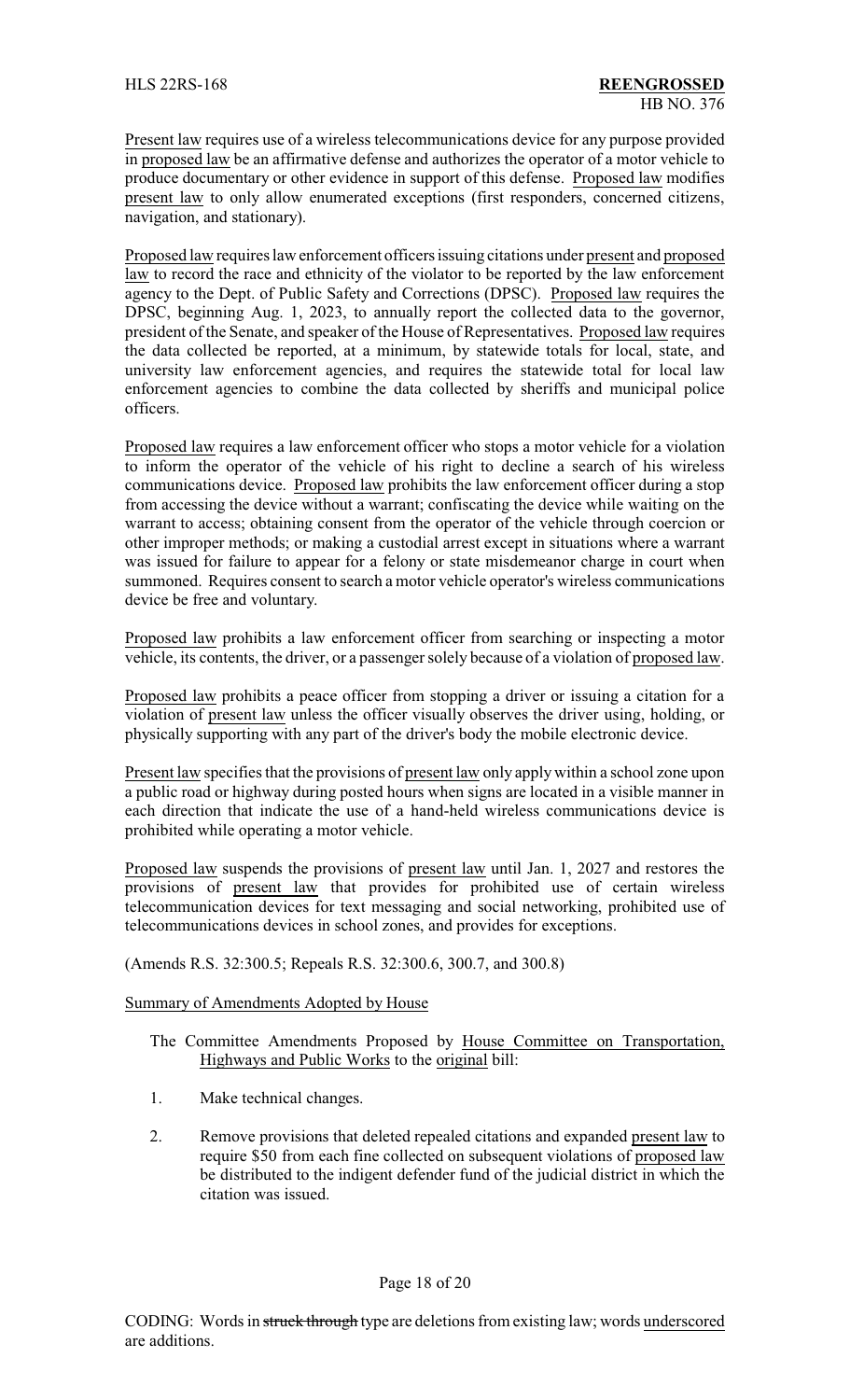- 3. Add an exception for operating a wireless telecommunications device while operating a motor vehicle upon any public road or highway for an emergency service or EMS practitioner.
- 4. Add an exception to the prohibition against the use of certain wireless telecommunications devices while operating a vehicle for a person who dials 911 to report a crime in progress.
- 5. Remove the discretion of a judge to authorize 15 hours of community service for a first violation. Add the authorization for the penalty to include 30 hours of community service.
- 6. Remove the discretion of a judge to authorize 30 hours of community service for a second violation. Add the authorization for the penalty to include 30 hours of community service.
- 7. Remove the suspension of the person's driver's license for a period of 30 days and the discretion of a judge to authorize 60 hours of community service for a third and subsequent violation.
- 8. Add the authorization for the penalty to include 90 hours of community service for a third and subsequent violation.
- 9. Change the required consent to search a motor vehicle operator's wireless communications device from voluntary and unequivocal to free and voluntary.
- 10. Remove the requirement of probable cause for a violation to be based solely on the law enforcement officer's clear and unobstructed view of a person's use of a wireless telecommunications device.
- 11. Add a termination date of Jan. 1, 2027 for the provisions of proposed law to be in effect.

### The House Floor Amendments to the engrossed bill:

- 1. Make technical changes.
- 2. Modify the exception applicable to a law enforcement officer, a firefighter, and an emergency service or EMS practitioner to specify that the exception applies if these professionals are in the performance of their official duties during an emergency situation.
- 3. Remove a provision that requires up to 30 hours of community service, at least half of which must consist of participation in a litter abatement or collection program, for a first violation.
- 4. Change the required fine for a second violation from \$300 but not less than \$100 to \$100.
- 5. Remove a provision that requires up to 30 hours of community service, at least half of which must consist of participation in a litter abatement or collection program, for a second violation.
- 6. Change the required fine for a third violation from not more than \$300 but not less than \$100 to \$100.